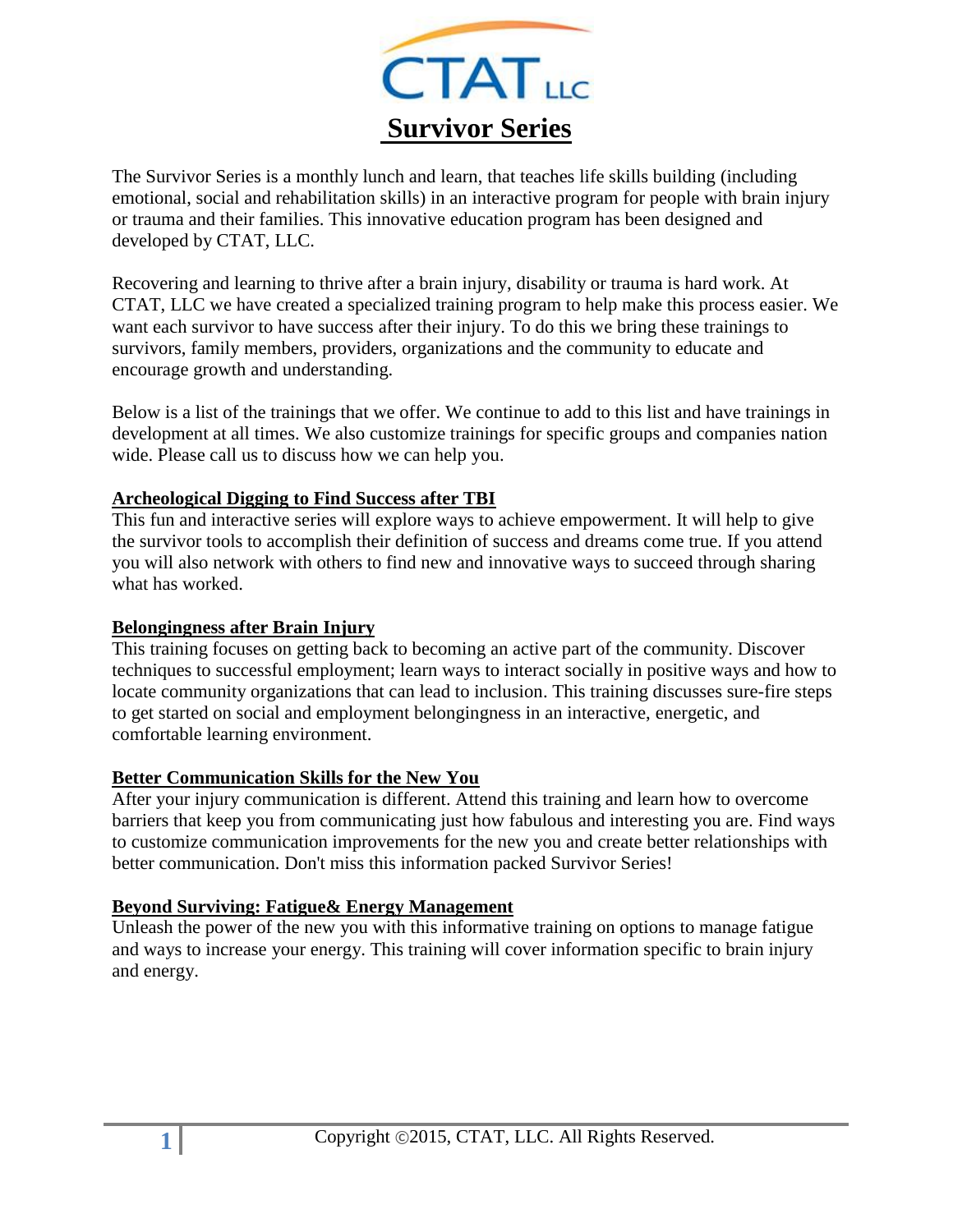

# **Brain Foods & Nutrition Tips for TBI Survivors--Eat to THRIVE!**

A healthy diet during the recovery from a brain injury is important and beneficial. It is recommended by experts to eat healthy foods to help the brain function as effectively and efficiently as possible,. What are the recommended "brain foods?" What foods can we choose to avoid and why? Learn how to help yourself, wisely fuel your body, and make healthy choices to improve memory, recall, and energy. Samples of some brain foods will be available at this session for you to enjoy!

## **Brain Injury Treatment and Technology Panel**

Please come and participate in a conversation with our presenters who will discuss a variety of different treatments and available technology for individuals who have experienced a Traumatic Brain Injury (TBI).The list of experts will be posted on our website.Join us to hear what they have to say and bring your questions to ask too!

## **Clutter Collector? Secrets to Happiness through Organization**

Does the clutter magnet draw clutter to you? Join this training and learn organizational secrets that can empower you to live better and keep track of all those missing items. Learn how to go from being disorganized, dazed and confused to delighted and living efficiently with brain injury. Discover new ways that organization skills can bring increased happiness to your life and leave this training with a realistic organization plan.

## **Connecting for Fun**

Need to get out of the house? Want to have some fun? Attend the Survivor Series Fun Fair and Swap Meet. Enjoy talking with representatives that are all about fun and recreation. Get information from state and local governments on recreational opportunities, find out what retailers have to offer for fun, talk with representatives from organizations that are all about fun. But wait! There's more! This event will include a swap meet. So bring your equipment and fun stuff and get a deal.

## **Connecting for Wellness-Live Better**

Living a better life after brain injury means finding ways to include health and wellness into each day. Elbert Hubbard says, "If you have health, you probably will be happy, and if you have health and happiness, you have all the wealth you need." This workshop will teach steps to achieving successful wellness strategies that lead to happiness. These will include positive outlook strategies, ways to increase exercise, sleep tips and brain health. Leave with goals to accomplishing your personal wellness plan. Come join this interactive, fun training that will focus on you and your health.

## **Disclosure**

Whether one is in a social or a professional setting, the decision whether or not to disclose a brain injury is always personal and can change based on the particulars of the situation. With an emphasis on employment settings but applicable everywhere, this session will explore the advantages and disadvantages of disclosure, will examine the when-how-why factors influencing disclosure, and will offer suggestions to remove the fear associated with disclosure. Learn to compose yourself as you disclose yourself!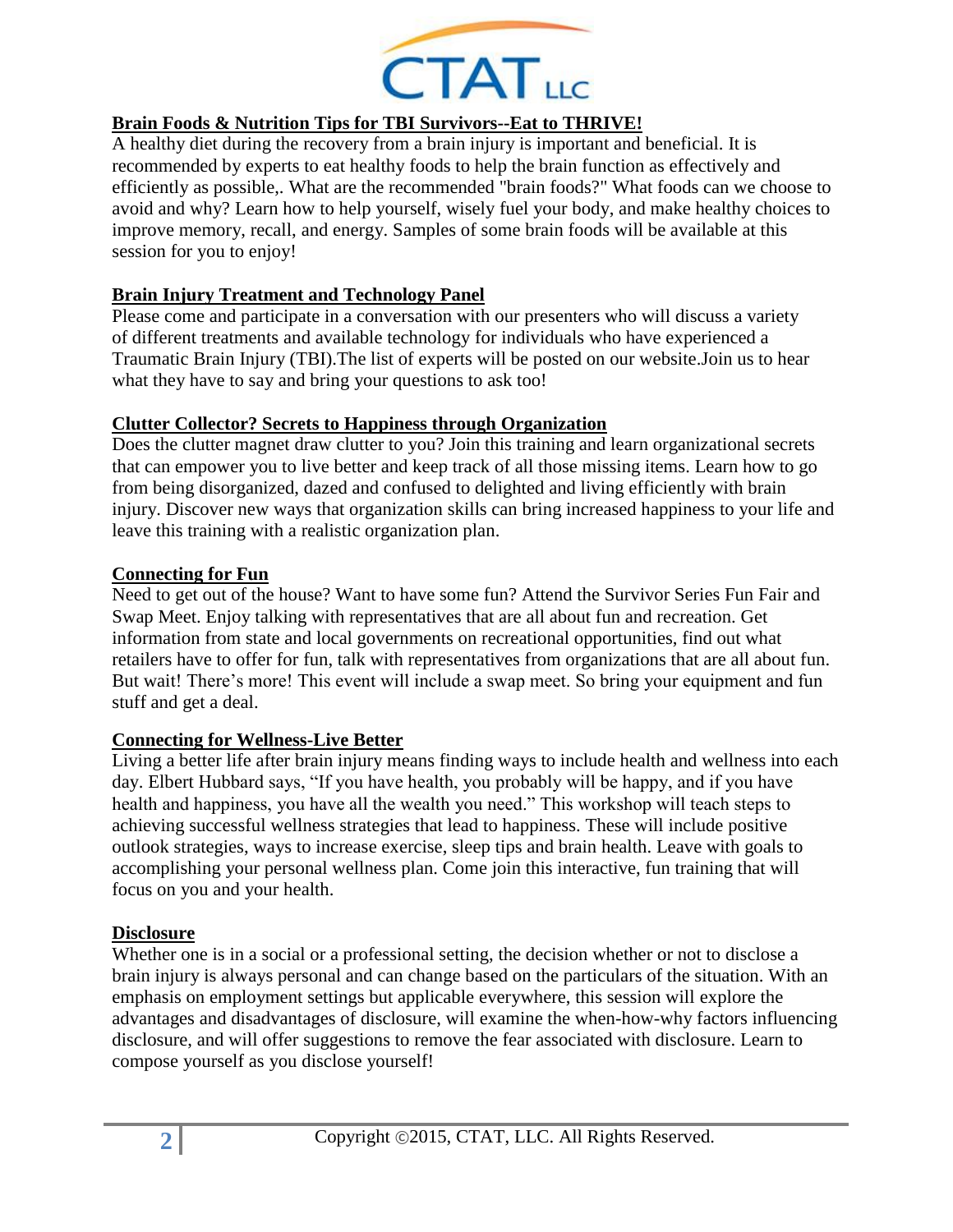

## **Disclosure in the Job Search Process**

While the law limits what an employer may ask about a job candidate's disability, it does not limit what a person with a disability may disclose. With the right tools and techniques, survivors and their advocates can capitalize on this by operating from a position of strength in the job search process. This session will examine the if/when/how dilemma of disability disclosure and will provide tips for maximizing the disclosure and accommodation request process for qualified survivors with disabilities.

### **Discovering Your Strengths**

We all have strengths. Discovering your strengths is the key first step in toward success and getting the most out of life. Unfortunately, we spend way too much time focusing on eliminating our weaknesses instead of embracing our strengths. Focusing on weaknesses, also, clouds our vision and ability to discover our strengths. This Survivor Series show participants how to discover their strengths, develop their strengths and use strengths to make life better. During the Survivor Series, participants will learn easy-to-do exercises to discover their strengths, learn how to begin developing strengths and how to use strengths to enhance life.

### **E-Connections through Facebook**

This training is a way for people with brain injuries and their families to connect to each other and their community via Facebook. CTAT, LLC will provide a hands-on-training to help create a safe Facebook page and be part of an ongoing discussion group for brain injury survivors. Come join us to increase your connections through the internet. <http://www.facebook.com/groups/BIsurvivorsgroup/>

#### **Employment - Return to Work**

Returning to work following a traumatic brain injury can be a challenging and intimidating endeavor. Learn the tools, tips, and techniques necessary to make this transition a win-win prospect for you and your employer.

## **Getting Hit, Getting Up and Moving Beyond-Keys to Re-empowerment for Survivors of TBI**

Please join us to gain a sense of motivation, inspiration, and to obtain thirteen re-empowerment tools presented by someone who has been touched by a TBI incident.Our speaker was in a car accident twenty years ago while vacationing in the Bahamas. This changed her life forever - she was unable to walk and a year later discovered many of her personal challenges were due to a TBI. She has overcome many obstacles and exceeded the medical diagnosis, leading to a remarkable and inspirational story and recovery. The purpose of this presentation is to focus on ability rather than disability, and to demonstrate and encourage commitment to living one's life to the fullest and the "new and different you."

#### **How to Remember, Save, and Share Memories Visually after BI**

After BI do you worry about remembering? Here is a fun way to capture your memories and reduce the stress of how to remember them. This training will help you to create, save and share your memories easily with or without today's technology. You can create purely digital memories using Picasa (a free software program), you can create more traditional memories using scrap booking techniques or you can even combine the two methods. This training will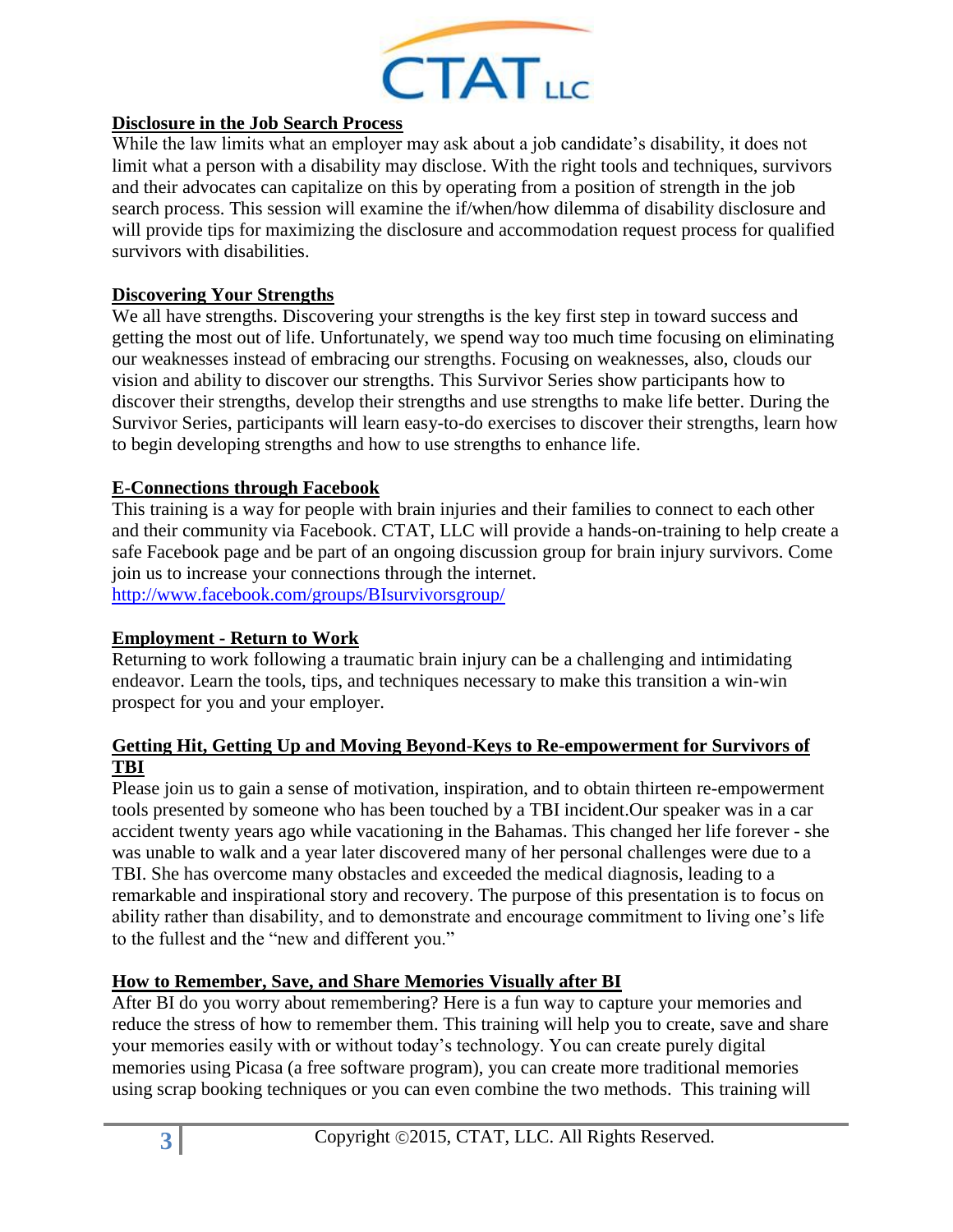

give you ways to visually remember. So bring your photos, mementos and other items to get ideas on ways to keep your memories alive for years to come.

## **Human Resources and You**

What do employers think about employing individuals with brain injuries at their workplace? How do employers react to tricky areas such as disability disclosure and reasonable accommodation? These and other challenging questions will be discussed in this interactive session that gives you the opportunity to explore the recruitment and hiring process from the employer's perspective. Although this is not a job fair, a panel of employers representing public and private sector employment settings will review the hiring practices of their businesses and help you determine the tips and techniques to maximize your job search efforts. Attend this session to learn the best strategies for employment success!

#### **Journal Writing**

Join this training to learn how journal writing at the same time of day, including affirmation can retrain your brain and increase success in your new life. This training is a way to empower yourself and create a written history of your life.

### **Living with a TBI**

Join us for a broad overview of what to expect following a traumatic brain injury. Each presentation should be customized to the target audience (ABI, MS, PTS, Veterans) and should cover the different phases of the recovery process for that audience, the timeline for recovery, the realities of recovery, available resources, and other pertinent information.

#### **Managing Your Finances – An Informational Panel**

Learn from the experts on ways to handle everything financial. The experts on this panel will range from personal financial managers, mortgage and social security experts. Come with questions and leave with answers.

## **Networking: Telling Your Story: How to Frame Your New Life or Your Best Conversation**

Talking to people can be scary and intimidating. Not sure how to start a conversation or keep a conversation going? Want to socialize with other people? This Survivor Series looks at you can develop a personal introduction, how to start a conversation with someone and keep the conversation going. The techniques presented are easy to learn. You will learn how to write a personal introduction and practice the introduction with other people.

## **Pathways to Unconditional Happiness**

What is the voice inside your head telling you when you feel frustration, you feel that your needs are not being met, when you feel overwhelmed? Learn to walk the path of unconditional happiness by understanding who you are and how to take back control of your thoughts and actions. Move from "surviving" to Thriving!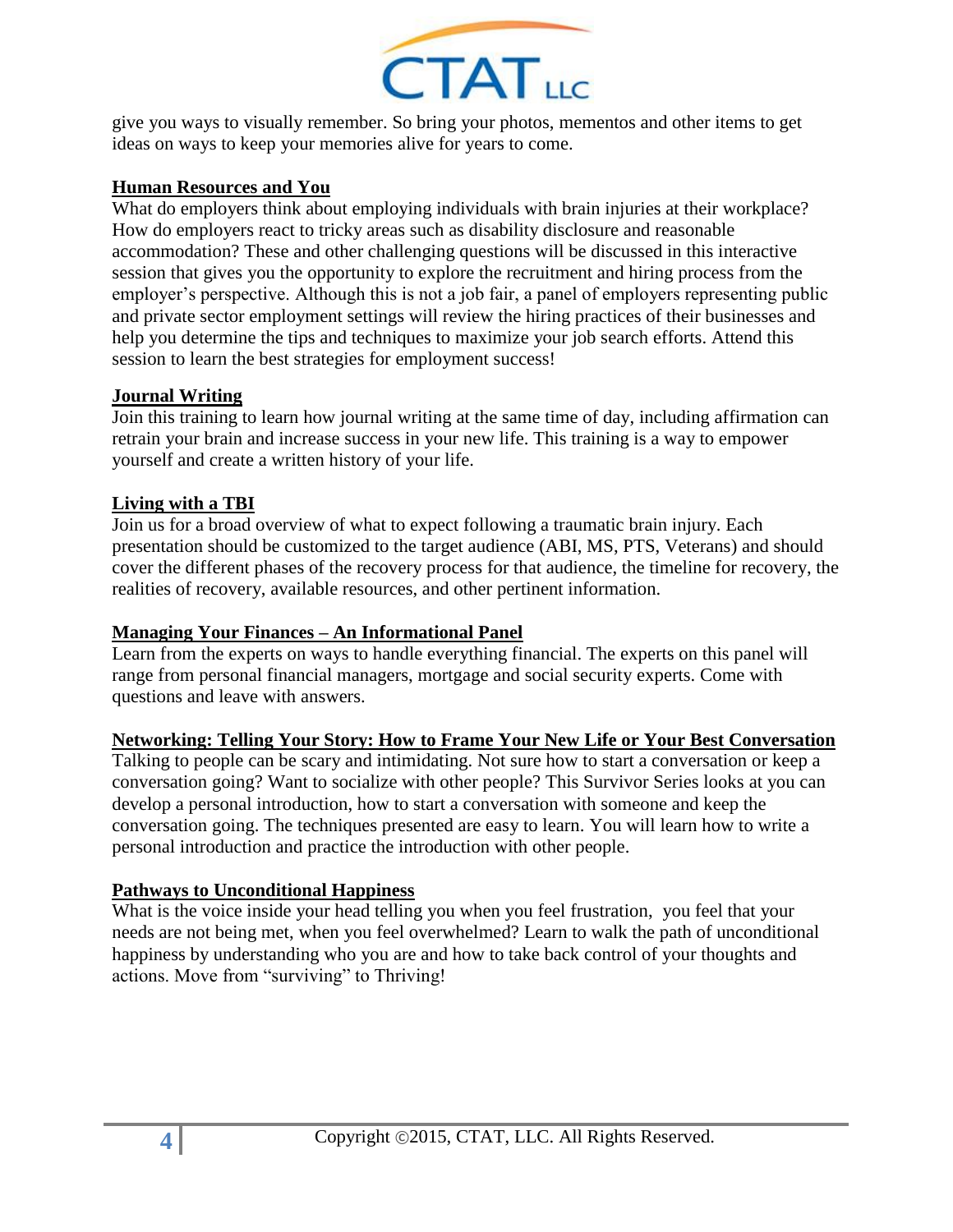

### **Positive Attitude**

The greatest revolution of our generation is the discovery that human beings, by changing the inner attitudes of their minds, and thus can change the outer aspects of their lives." This quote by William James encourages each of us that we have the ability to do anything through the power of choosing to be positive. Come discover ways to increase the positivity in your life after brain injury.

### **Positive Healthy Relationships**

Tired of relationships according to Valentine's Day cards? This BI Survivor Series will concentrate on building healthy, *realistic* relationships. It will be an overview of ways to make a good first impression as well as long term relationships with people who will encourage you to succeed. Come join us and try out ways to make new friends.

### **Recreations for the New You**

What is available for fun and entertainment in Colorado? Join this training to find out the new, the free, and the fascinating. Then create goals that will help to achieve a new level of fun for the new you.

## **SSDI**

#### Let's Solve the SSDI Puzzle

Often anything to do with Social Security Disability Benefits seems like an impossible to solve puzzle. This goes for the Social Security Disability Insurance (SSDI) program that is part of the Social Security System. The SSDI puzzle can be solved if you know a few tips, techniques and tricks to solving the puzzle. This Survivor Series looks at the key information needed to apply for benefits, how to get benefits SSDI benefits approved and what a person needs to keep SSDI benefits.

#### **Survive the Economy**

Is the recession over? Maybe a double dip recession on the horizon? Who knows? Whatever is in the future this economy is tough to survive. Join our expert financial panel as they provide useful and up-to-date tips on surviving today's economic climate. Our panel of experts helps you discover how to get the most out of your money.

#### **Surviving the Holidays: Reducing Stress/Anxiety**

This presentation will provide practical tips about managing the blues and the inevitable stress of the holiday season for people with brain injury and other cognitive disabilities. Special emphasis will be placed on promoting wellness with a guide for managing the ups and downs of the season.

#### **Survivor Success Stories-Living a New Dream**

Lives change after brain injury. Many ask, "What now? What's next? What can I do with my life? What kind of work and life is in the cards for me at this time?" Join your peers who have created "the new me" and wish to share what they have created and how they did it.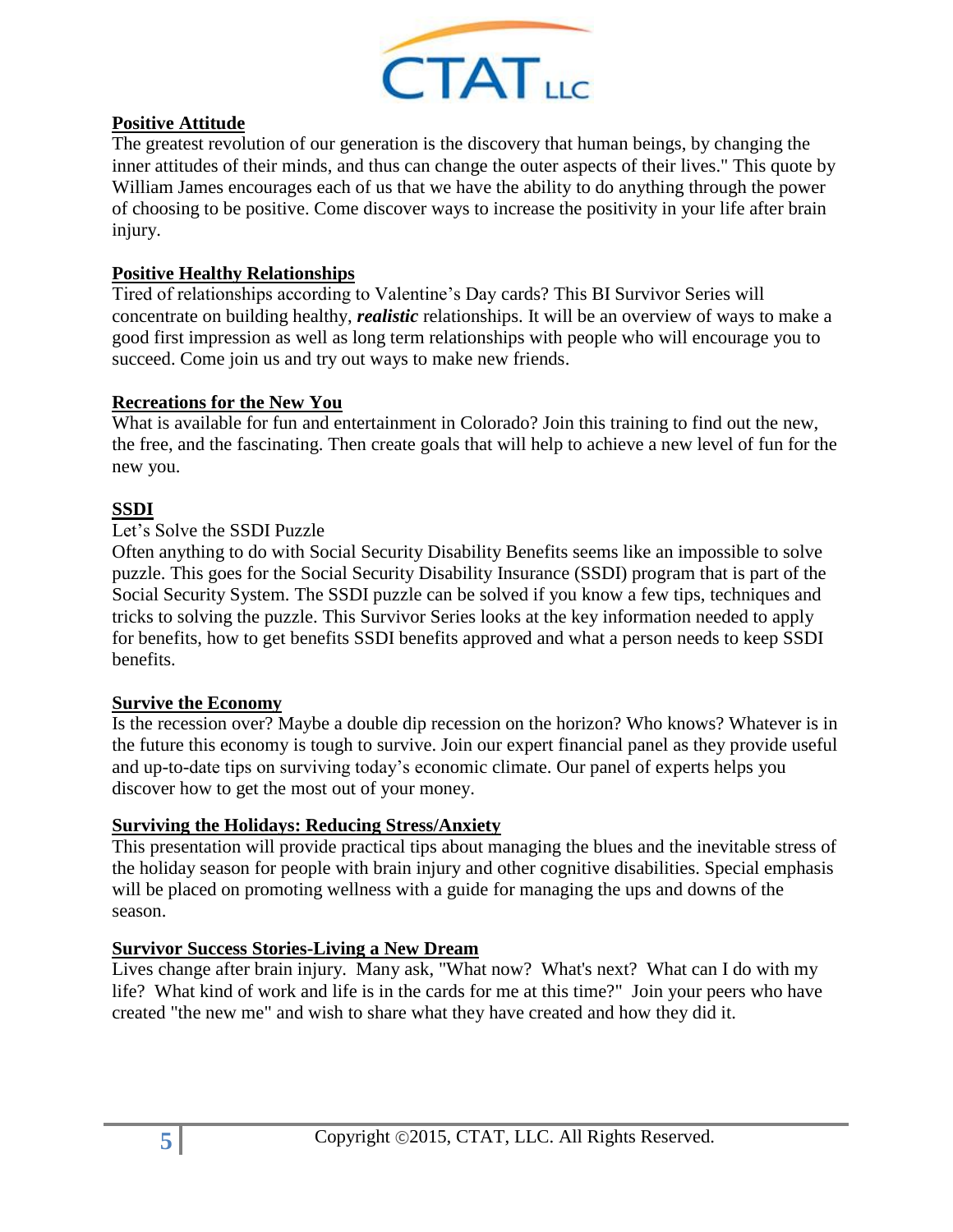

### **Survivor's Tool Box**

Surviving a brain injury can have a major impact on the survivor, family members, care givers and veterans. Often the path to a richer, better life is a matter of learning and implementing the right tools, tips and techniques. Join Nancy and Tyler as they share helpful tips, techniques, hints, tools and short cuts to improve your quality of life. Not only will Nancy and Tyler have some great ideas about increasing your quality of life but participants will have an opportunity to share their ideas as well.

### **The ADA and TBI: Rights and Responsibilities**

The Americans with Disabilities Act (ADA) of 1990 and the ADA Amendments Act of 2009 have been a source of confusion and frustration for individuals with brain injuries.This session will identify the key principles of the ADA, with a special emphasis on who is covered by these laws, how to exercise one's rights under these laws, and whether brain injuries are included in the broader category of disability under the law. Come and learn the power of the civil rights protections of ADA!

### **The World of the Entrepreneur**

Take a peek in to the fascinating world of entrepreneurs. This informative Survivor Series answers basic questions about becoming an entrepreneur. Participants will also have the opportunity to meet real world entrepreneurs. Get answers to basic questions about becoming an entrepreneur such as:

- Should I become an entrepreneur?
- Is starting a business difficult?
- What are the advantages of being an entrepreneur?
- What are the drawbacks of being an entrepreneur?
- What type of business should I start?
- What are the first steps in becoming an entrepreneur?

Don't miss this opportunity to get informed on entrepreneurship and how to get started.

#### **Transportation Options**

Whether it's for business or pleasure, traveling from place to place may be more challenging following a brain injury, but it's far from impossible. This session exposes you to a sample of transportation alternatives, how to access them, their eligibility criteria and boundaries, and everything else you need to know about getting from here to there. Re-connect with your community by learning different ways to get around!

#### **Volunteering**

Have you ever considered what volunteering can add to your life? Plan to attend this energetic and interactive panel that will explore the value of volunteering as a method to add meaning to your life while giving back to the community. Learn the benefits of enhancing your social network and developing vocational skills from individuals who are volunteering as well as those who recruit volunteers.